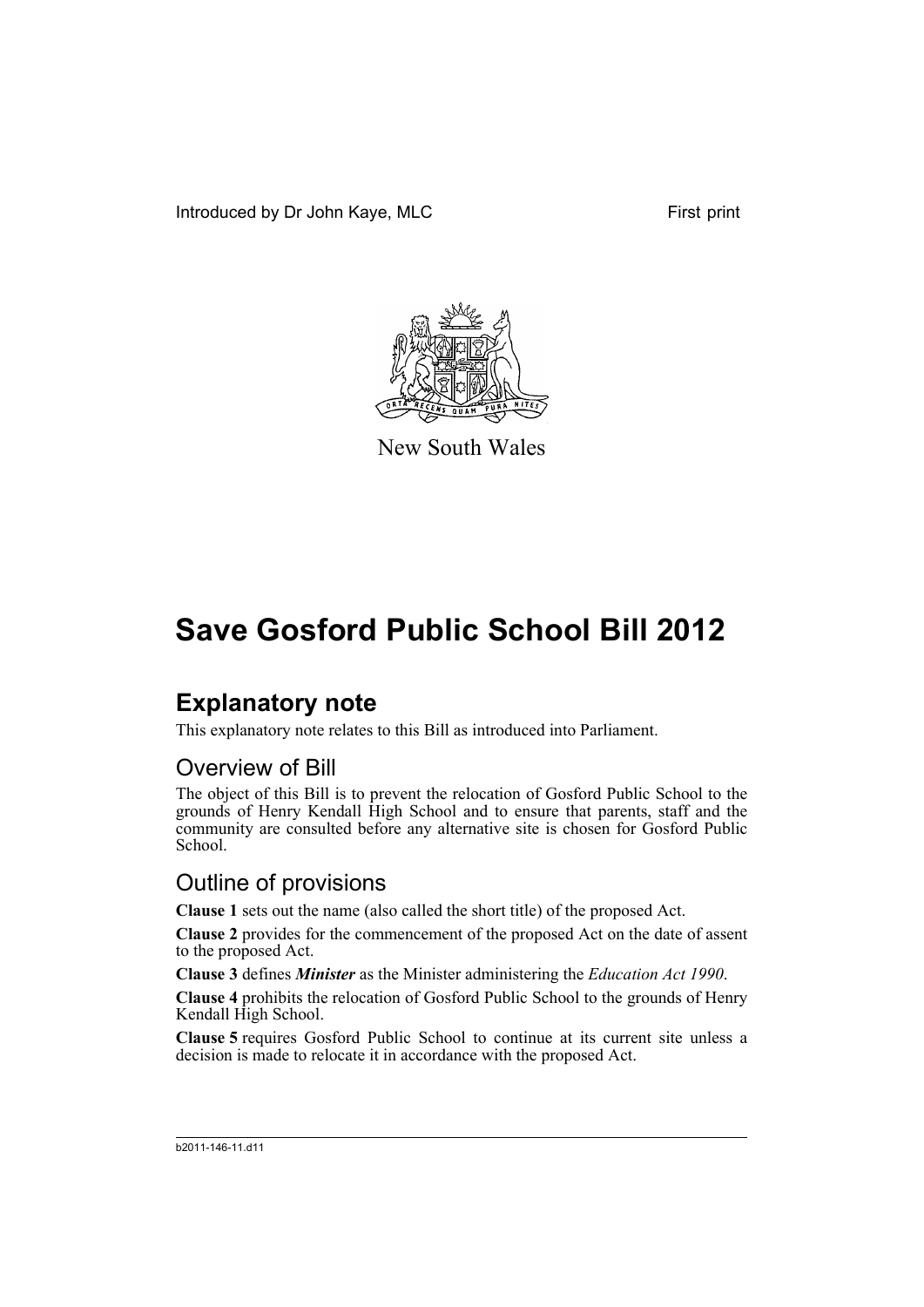Save Gosford Public School Bill 2012

Explanatory note

**Clause 6** provides for parents, teachers and the general community to be notified and consulted before a decision is made on an alternative site for Gosford Public School.

**Clause 7** requires the Minister to conduct a public meeting before making a decision on an alternative site.

**Clause 8** provides that the Minister must not make a decision on an alternative site unless the Minister has attended that meeting and had regard to the comments made at it and has had regard to any submissions made in response to the notices to parents, teachers and the general community. The Minister is also required to have regard to the needs of current and future students of the school and the needs of teachers of the school.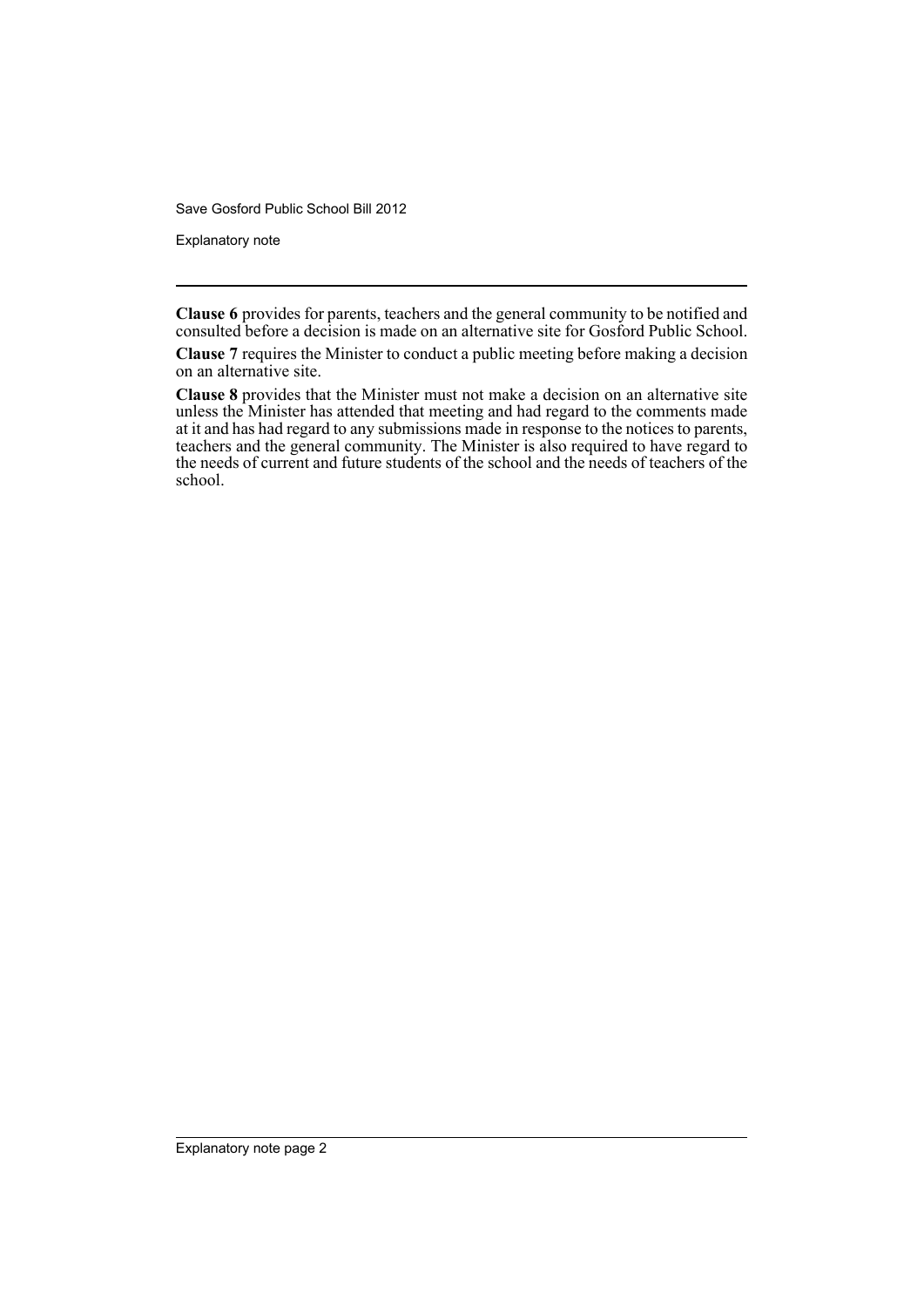Introduced by Dr John Kaye, MLC First print



New South Wales

# **Save Gosford Public School Bill 2012**

## **Contents**

|   |                                                                                               | Page |
|---|-----------------------------------------------------------------------------------------------|------|
| 1 | Name of Act                                                                                   |      |
| 2 | Commencement                                                                                  | 2    |
| 3 | Definition                                                                                    | 2    |
| 4 | Prohibition on relocation of Gosford Public School to<br>grounds of Henry Kendall High School | 2    |
| 5 | Continuing operation of school at Mann Street, Gosford site                                   | 2    |
| 6 | Notice that must be given before relocation decision is made 2                                |      |
| 7 | Meetings with interested persons before relocation<br>decision is made                        | 3    |
| 8 | Factors to be considered by Minister before relocation<br>decision is made                    | 3    |
|   |                                                                                               |      |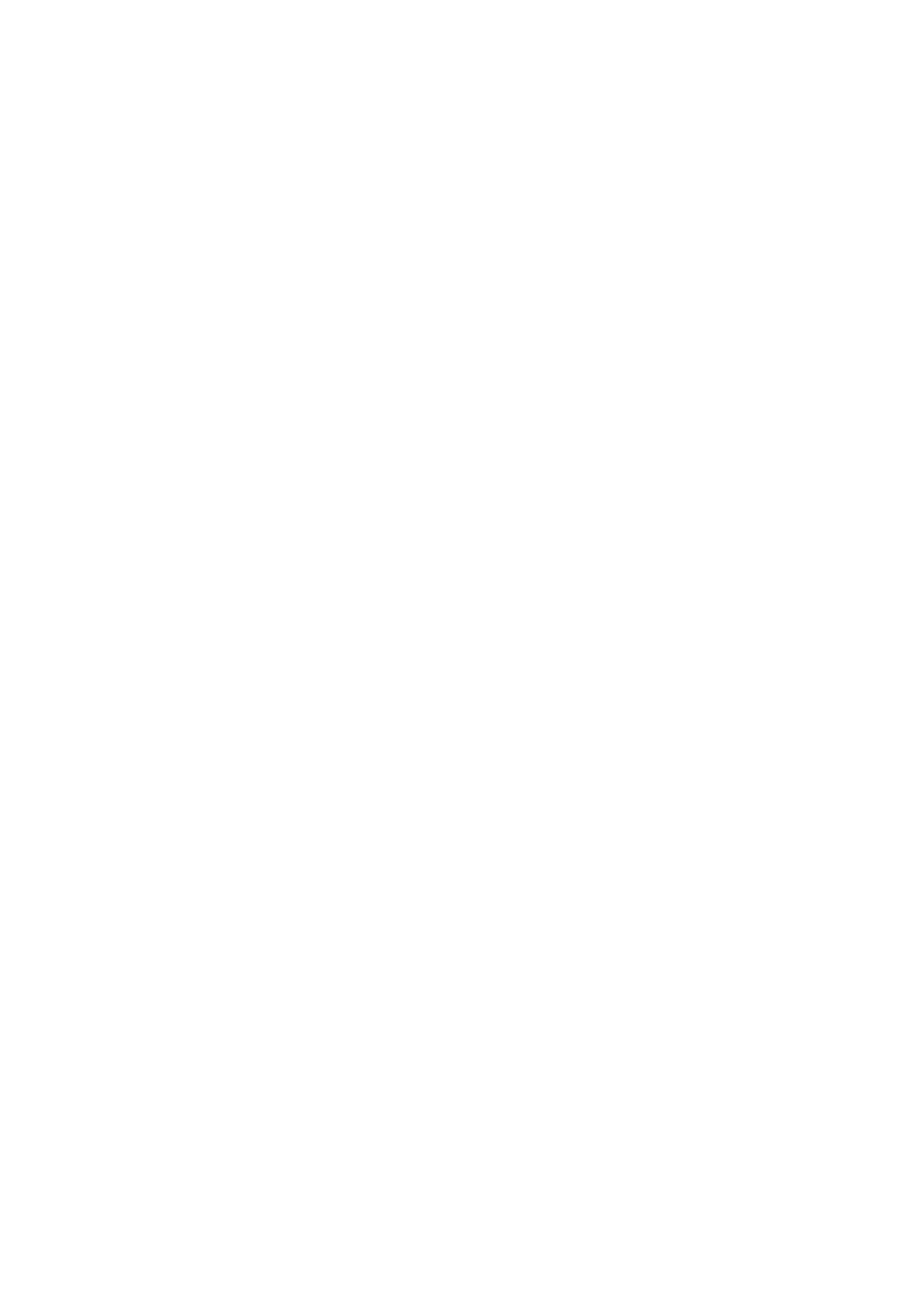

New South Wales

# **Save Gosford Public School Bill 2012**

No , 2012

#### **A Bill for**

An Act to prevent the relocation of Gosford Public School to the grounds of Henry Kendall High School and to ensure that parents, staff and the community are consulted before any alternative site is chosen for Gosford Public School; and for other purposes.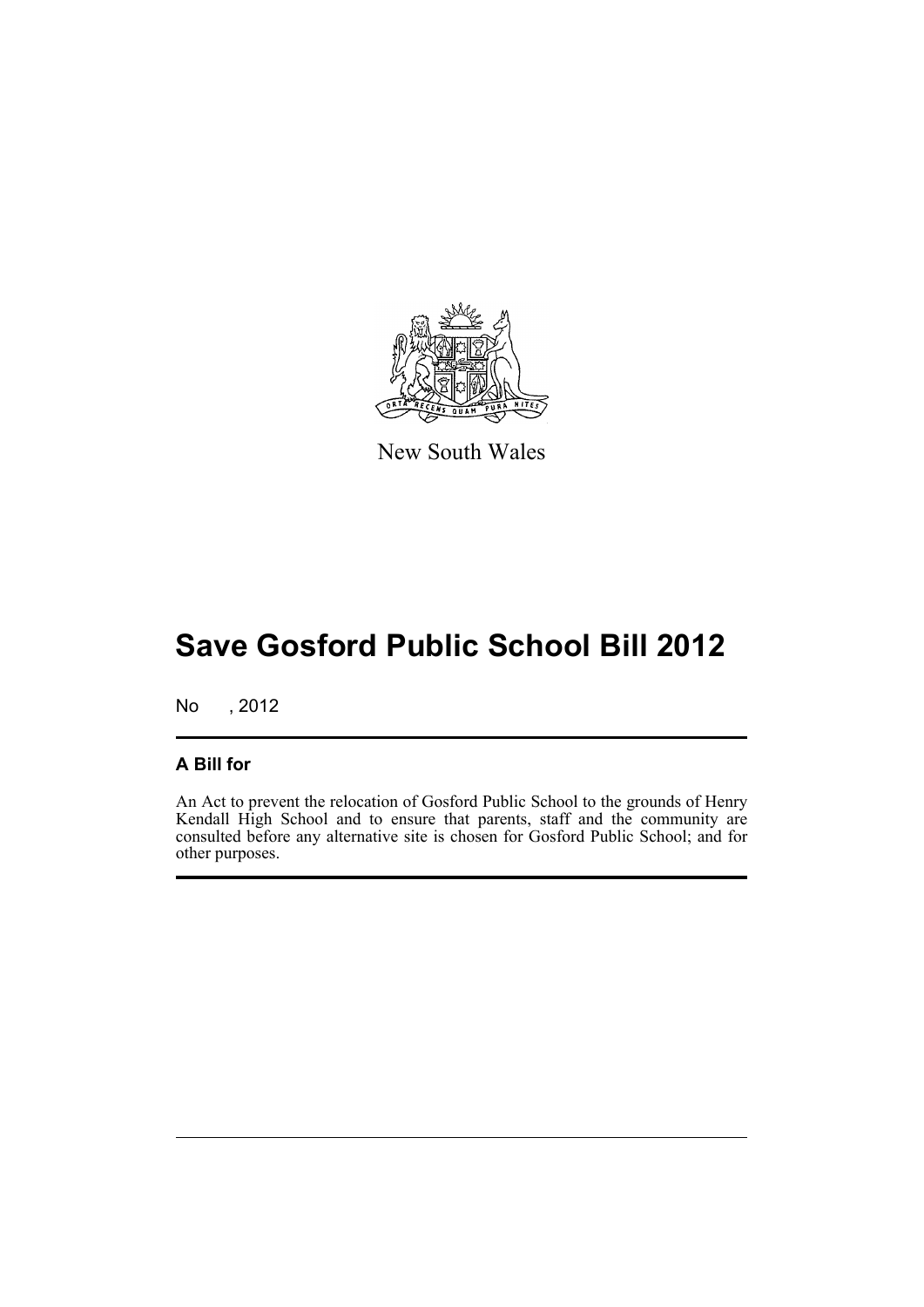<span id="page-5-5"></span><span id="page-5-4"></span><span id="page-5-3"></span><span id="page-5-2"></span><span id="page-5-1"></span><span id="page-5-0"></span>

|              |                                                                                                                                                                                                |                   | The Legislature of New South Wales enacts:                                                                                                                                                      | $\mathbf{1}$   |  |  |  |
|--------------|------------------------------------------------------------------------------------------------------------------------------------------------------------------------------------------------|-------------------|-------------------------------------------------------------------------------------------------------------------------------------------------------------------------------------------------|----------------|--|--|--|
| 1            | <b>Name of Act</b>                                                                                                                                                                             |                   |                                                                                                                                                                                                 |                |  |  |  |
|              |                                                                                                                                                                                                |                   | This Act is the Save Gosford Public School Act 2012.                                                                                                                                            | $\mathfrak{S}$ |  |  |  |
| $\mathbf{2}$ | Commencement                                                                                                                                                                                   |                   |                                                                                                                                                                                                 |                |  |  |  |
|              |                                                                                                                                                                                                |                   | This Act commences on the date of assent to this Act.                                                                                                                                           | 5              |  |  |  |
| 3            |                                                                                                                                                                                                | <b>Definition</b> |                                                                                                                                                                                                 | 6              |  |  |  |
|              |                                                                                                                                                                                                |                   | In this Act:                                                                                                                                                                                    | $\overline{7}$ |  |  |  |
|              |                                                                                                                                                                                                |                   | <b>Minister</b> means the Minister administering the <i>Education Act 1990</i> .                                                                                                                | 8              |  |  |  |
| 4            | Prohibition on relocation of Gosford Public School to grounds of Henry<br><b>Kendall High School</b>                                                                                           |                   |                                                                                                                                                                                                 |                |  |  |  |
|              |                                                                                                                                                                                                |                   | The Minister must ensure that no action is taken to relocate Gosford<br>Public School from Mann Street, Gosford, to:                                                                            | 11<br>12       |  |  |  |
|              |                                                                                                                                                                                                | (a)               | the grounds of Henry Kendall High School, or                                                                                                                                                    | 13             |  |  |  |
|              |                                                                                                                                                                                                | (b)               | any land adjacent to Henry Kendall High School.                                                                                                                                                 | 14             |  |  |  |
| 5            | <b>Continuing operation of school at Mann Street, Gosford site</b>                                                                                                                             |                   |                                                                                                                                                                                                 |                |  |  |  |
|              |                                                                                                                                                                                                |                   | The Minister must ensure that Gosford Public School is not relocated<br>from the site on Mann Street, Gosford, unless a decision is made in<br>accordance with this Act to relocate the school. | 16<br>17<br>18 |  |  |  |
| 6            | Notice that must be given before relocation decision is made                                                                                                                                   |                   |                                                                                                                                                                                                 |                |  |  |  |
|              | The Minister must not make a decision on an alternative site for Gosford<br>(1)<br>Public School unless the Minister has consulted with interested persons<br>in accordance with this section. |                   | 20<br>21<br>22                                                                                                                                                                                  |                |  |  |  |
|              | (2)                                                                                                                                                                                            |                   | The Minister must cause written notice to be given of any proposed<br>decision on an alternative site for Gosford Public School to each of the<br>following:                                    | 23<br>24<br>25 |  |  |  |
|              |                                                                                                                                                                                                | (a)               | the principal of Gosford Public School,                                                                                                                                                         | 26             |  |  |  |
|              |                                                                                                                                                                                                | (b)               | at least one of the parents or guardians of each child attending<br>Gosford Public School,                                                                                                      | 27<br>28       |  |  |  |
|              |                                                                                                                                                                                                | (c)               | each teacher or other person employed at Gosford Public School,                                                                                                                                 | 29             |  |  |  |
|              |                                                                                                                                                                                                | (d)               | the NSW Teachers Federation,                                                                                                                                                                    | 30             |  |  |  |
|              |                                                                                                                                                                                                | (e)               | the Federation of Parents and Citizens Associations of NSW.                                                                                                                                     | 31             |  |  |  |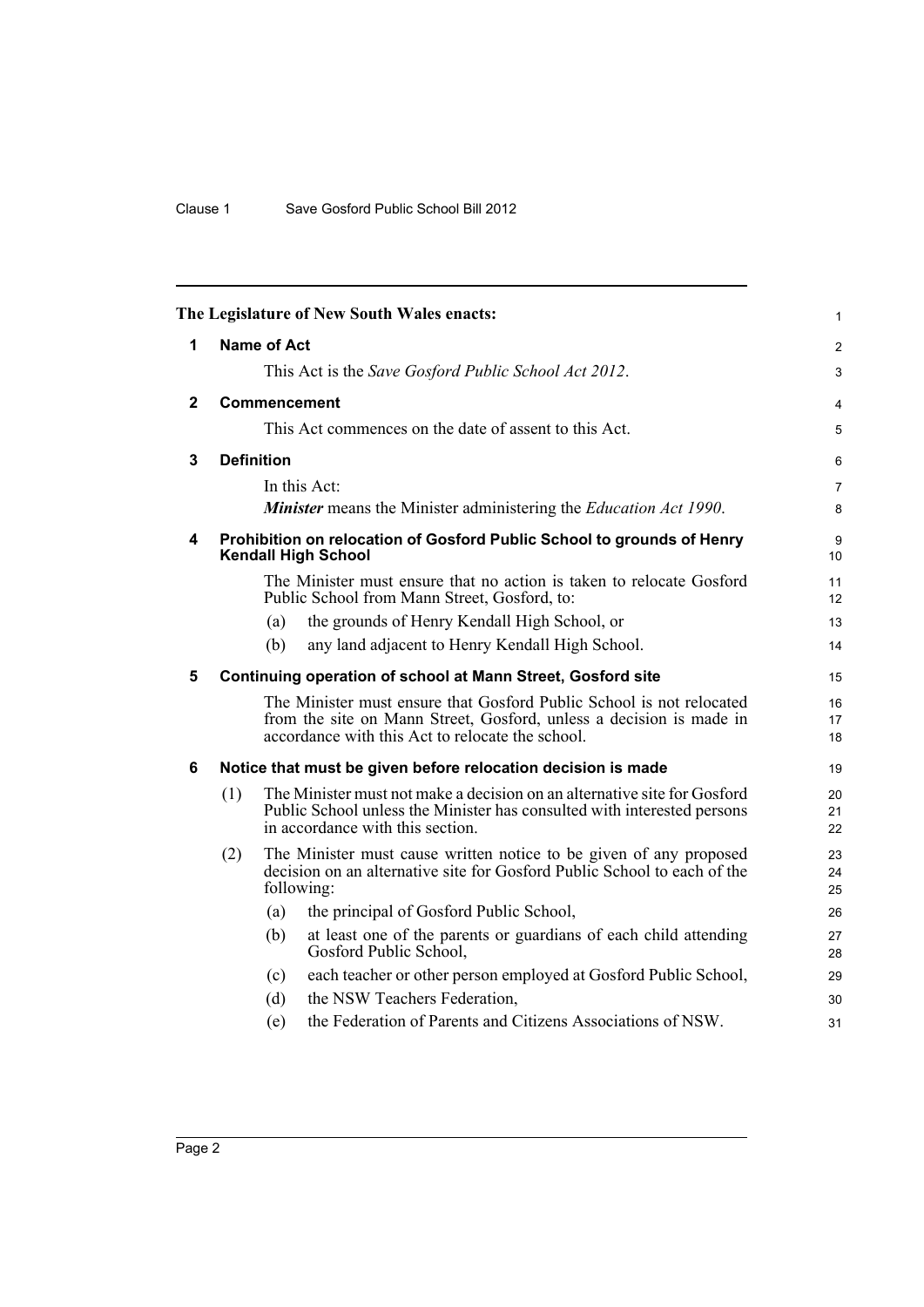<span id="page-6-1"></span><span id="page-6-0"></span>

|   | (3)                                                                 | The Minister must also cause a notice to be published of any proposed<br>decision on an alternative site for Gosford Public School:                                                                                                                                                                                   |                                                                                                                                                                                                                                                     |                     |  |  |  |  |
|---|---------------------------------------------------------------------|-----------------------------------------------------------------------------------------------------------------------------------------------------------------------------------------------------------------------------------------------------------------------------------------------------------------------|-----------------------------------------------------------------------------------------------------------------------------------------------------------------------------------------------------------------------------------------------------|---------------------|--|--|--|--|
|   |                                                                     | (a)                                                                                                                                                                                                                                                                                                                   | in at least one newspaper circulating throughout the State, and                                                                                                                                                                                     | 3                   |  |  |  |  |
|   |                                                                     | (b)                                                                                                                                                                                                                                                                                                                   | in at least one newspaper circulating generally in Gosford.                                                                                                                                                                                         | $\overline{4}$      |  |  |  |  |
|   | (4)                                                                 |                                                                                                                                                                                                                                                                                                                       | A notice under this section must:                                                                                                                                                                                                                   | 5                   |  |  |  |  |
|   |                                                                     | (a)                                                                                                                                                                                                                                                                                                                   | give the Minister's reasons for proposing the alternative site, and                                                                                                                                                                                 | 6                   |  |  |  |  |
|   |                                                                     | (b)                                                                                                                                                                                                                                                                                                                   | specify where plans or information concerning the alternative site<br>may be inspected, and                                                                                                                                                         | $\overline{7}$<br>8 |  |  |  |  |
|   |                                                                     | (c)                                                                                                                                                                                                                                                                                                                   | invite submissions on the proposed decision to relocate to the<br>particular alternative site and specify the deadline before which<br>submissions may be made (which must be at least 60 days after<br>the date on which the notice is given), and | 9<br>10<br>11<br>12 |  |  |  |  |
|   |                                                                     | (d)                                                                                                                                                                                                                                                                                                                   | invite any interested person to attend a meeting convened for the<br>purpose of discussing the proposed decision and specify the time<br>and place of the meeting.                                                                                  | 13<br>14<br>15      |  |  |  |  |
|   | (5)                                                                 | The Minister must cause the plans or information referred to in the<br>notices required by this section to be placed on public exhibition. The<br>exhibition period must begin on the date that the first notice is sent<br>under this section and must not end before the deadline for the making<br>of submissions. |                                                                                                                                                                                                                                                     |                     |  |  |  |  |
| 7 | Meetings with interested persons before relocation decision is made |                                                                                                                                                                                                                                                                                                                       |                                                                                                                                                                                                                                                     |                     |  |  |  |  |
|   |                                                                     | The Minister must not make a decision on an alternative site for Gosford<br>Public School unless the Minister has convened and attended at least<br>one public meeting with any interested persons for the purpose of<br>discussing the proposed decision.                                                            |                                                                                                                                                                                                                                                     |                     |  |  |  |  |
| 8 |                                                                     |                                                                                                                                                                                                                                                                                                                       | Factors to be considered by Minister before relocation decision is made                                                                                                                                                                             | 26                  |  |  |  |  |
|   | (1)                                                                 | The Minister must not make a decision on an alternative site for Gosford<br>Public School unless the Minister has had regard to:                                                                                                                                                                                      |                                                                                                                                                                                                                                                     |                     |  |  |  |  |
|   |                                                                     | (a)                                                                                                                                                                                                                                                                                                                   | any submissions made by any person before the end of the period<br>for submissions referred to in section 6, and                                                                                                                                    | 29<br>30            |  |  |  |  |
|   |                                                                     | (b)                                                                                                                                                                                                                                                                                                                   | the comments made at any meeting referred to in section 7.                                                                                                                                                                                          | 31                  |  |  |  |  |
|   | (2)                                                                 | Before making such a decision, the Minister must also have regard to:                                                                                                                                                                                                                                                 |                                                                                                                                                                                                                                                     |                     |  |  |  |  |
|   |                                                                     | (a)                                                                                                                                                                                                                                                                                                                   | the needs of current students of the school, and                                                                                                                                                                                                    | 33                  |  |  |  |  |
|   |                                                                     | (b)                                                                                                                                                                                                                                                                                                                   | the needs of future students of the school, and                                                                                                                                                                                                     | 34                  |  |  |  |  |
|   |                                                                     | (c)                                                                                                                                                                                                                                                                                                                   | the needs of teachers employed at the school.                                                                                                                                                                                                       | 35                  |  |  |  |  |